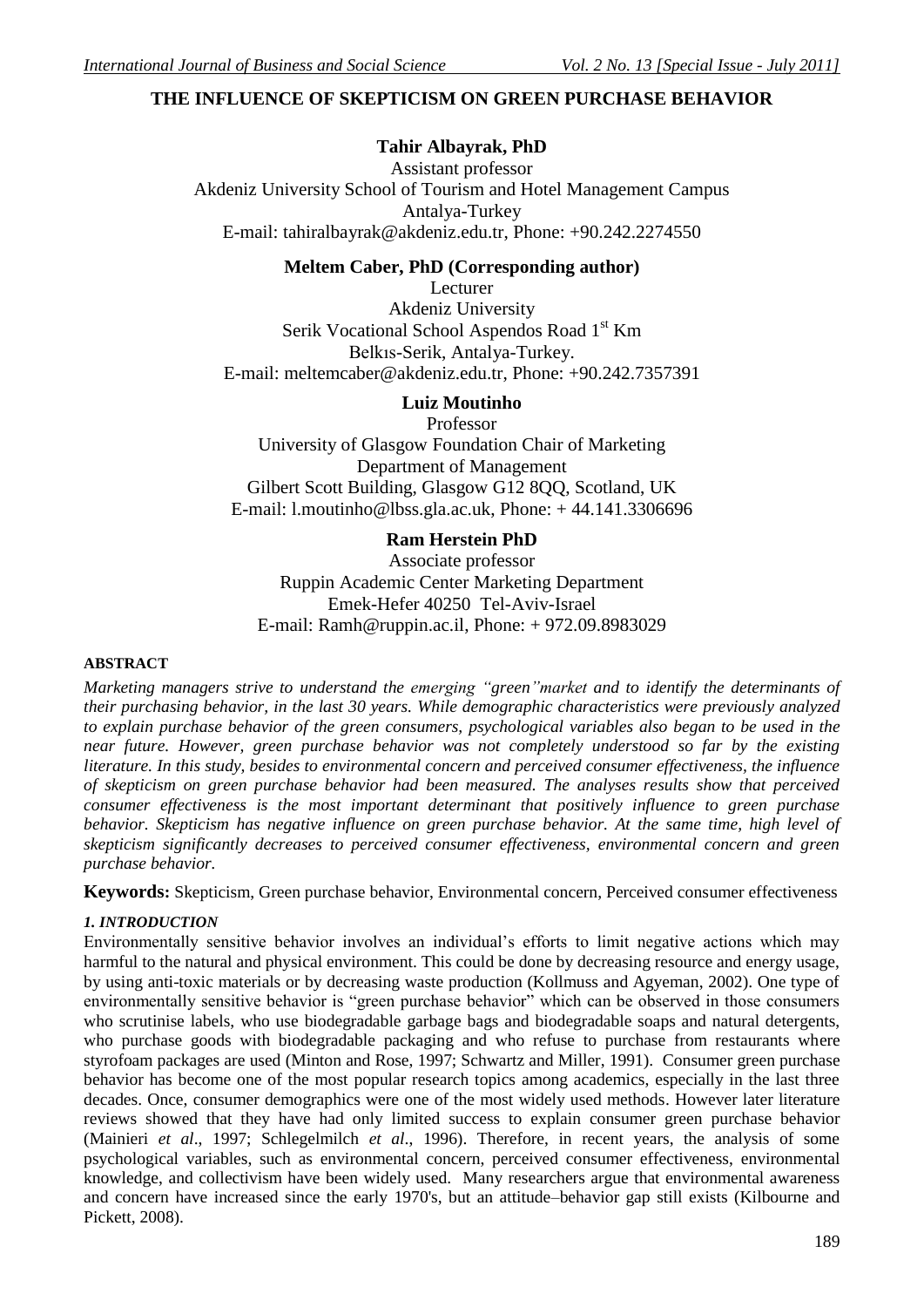While the majority of consumers consider themselves as environmentally sensitive individuals, many studies do not show consistent results with regard to consumer claims and purchasing behaviors. For example, In the U.K. there is a significant gap between environmental awareness and behavior (Young *et al.*, 2010). Consumers, although having favourable attitudes towards organic foods (between 46-67 %), only 4-10 % actually purchase such items (Hughner et al., 2007), and this trend has continued for the last 3 years (Young *et al*., 2010). Similar results have been established by research conducted in the U.S. (Alwitt and Pitts, 1996; Kilbourne and Pickett, 2008) although it is envisaged that further research is necessary to confirm the attitude and behavioral relationship. For Lee (2009) the results of the studies which investigate to the relationships between environmental attitude and behavior suggest that:

(1) further studies are needed to confirm the relationship between environmental attitude and behavior;

(2) focus may need to be re-geared to other possible variables that may better predict environmental behavior.

Based on the growing significance of green products in today's market place, this paper seeks to explain the attitude-behavior inconsistency of the consumers' by additional variables. Therefore, in this study, the influence of environmental concern, perceived consumer effectiveness and consumer skepticism towards green purchase behavior are examined. In the first section, the relationships between these three concepts in the perspective of green purchase behavior are explained and a conceptual model was offered which aims to explain the green purchase behavior. Afterwards, the research results of the conceptual model are presented. Finally, the academic and managerial implications of the research results are discussed.

## *2. THEORETICAL BACKGROUND*

Early researchers attempted to identify green consumer's profiles using demographic variables and they briefly categorized them as being young, well-educated and affluent urban dwellers (D'Souza et al., 2007). Moreover, several models have been generated by researchers for estimating green purchase behavior. Some researchers who view green purchase behavior as a pro-social behavior, prefer to use the Norm Activation Model or the Value-Belief-Norm Theory conceptually (Stern *et al*., 1999) whereas others who view it as selfinterested behavior prefer to use rational decision models like the Theory of Planned Behavior (Ajzen 1991) (Bamberg *et al*., 2007). In addition to these basic approaches, over time, numerous theoretical frameworks have been developed (Table 1) to explain green purchase behavior and its components. For example, using the conceptual relationships between value-attitude-behavior, Kim and Choi (2005) examined to the influences of the environmental concern, perceived consumer effectiveness and collectivism (which is a cultural characteristic) on environmentally sensitive purchase behavior. Research results indicated that collectivism had influence on environmentally sensitive purchase behavior via perceived consumer effectiveness. Moreover, after investigating previous literature, Barr (2007) offered a conceptual model about the environmentally sensitive behavior and tested this model on waste reduction, recycling and re-usage behavior. Barr (2007) grouped the factors which influence on environmentally sensitive behavior in this model under three groups; environmental values, conditional values and psychological values. Generally, if Table 1 is examined, it can be easily seen that environmental concern is the most frequently used variable by researchers which is one of the indicators of environmental attitude.

## **Insert Table (1) about here**

## **2.1. Environmental Concern (EC)**

Environmental concern (EC) has various definitions which depend on perspective as well as on its complicated and unstable nature (Chan and Lau, 2004). For example, Crosby et al. (1981) defined it first as an intensely protective attitude towards the environment and later, as a general attitude which has an indirect influence on attitude via behavioral intent (Gill *et al*., 1986). On the other hand, several studies assume that EC is synonymous with environmental attitude (Chan and Lau, 2004). According to Chan and Lau (2004), Dunlap and Jones (2002) offered one of the most inclusive definitions of EC. In their definition, EC is accepted as an invidual's awareness of environmental problems and that individual's attempts to solve either them or willingness to contribute to such attempts.

Main research topics about the environmental concern can be combined under three groups: (1) to define the concept and to enable the researchers to analyse this concept in various research areas; (2) to understand the factors which form to environmental concern; (3)to prove the relationships between environmental concern and attitude (Bamberg, 2003). In the last thirty years, research efforts have provided a better understanding of EC's theoretical side (Bamberg, 2003). For example, environmental concern has been, at first, viewed as a unidimensional construct ranging from unconcerned about the environment at the low end to highly concerned at the high end, as measured by the new environmental paradigm (Milfont and Duckitt, 2004).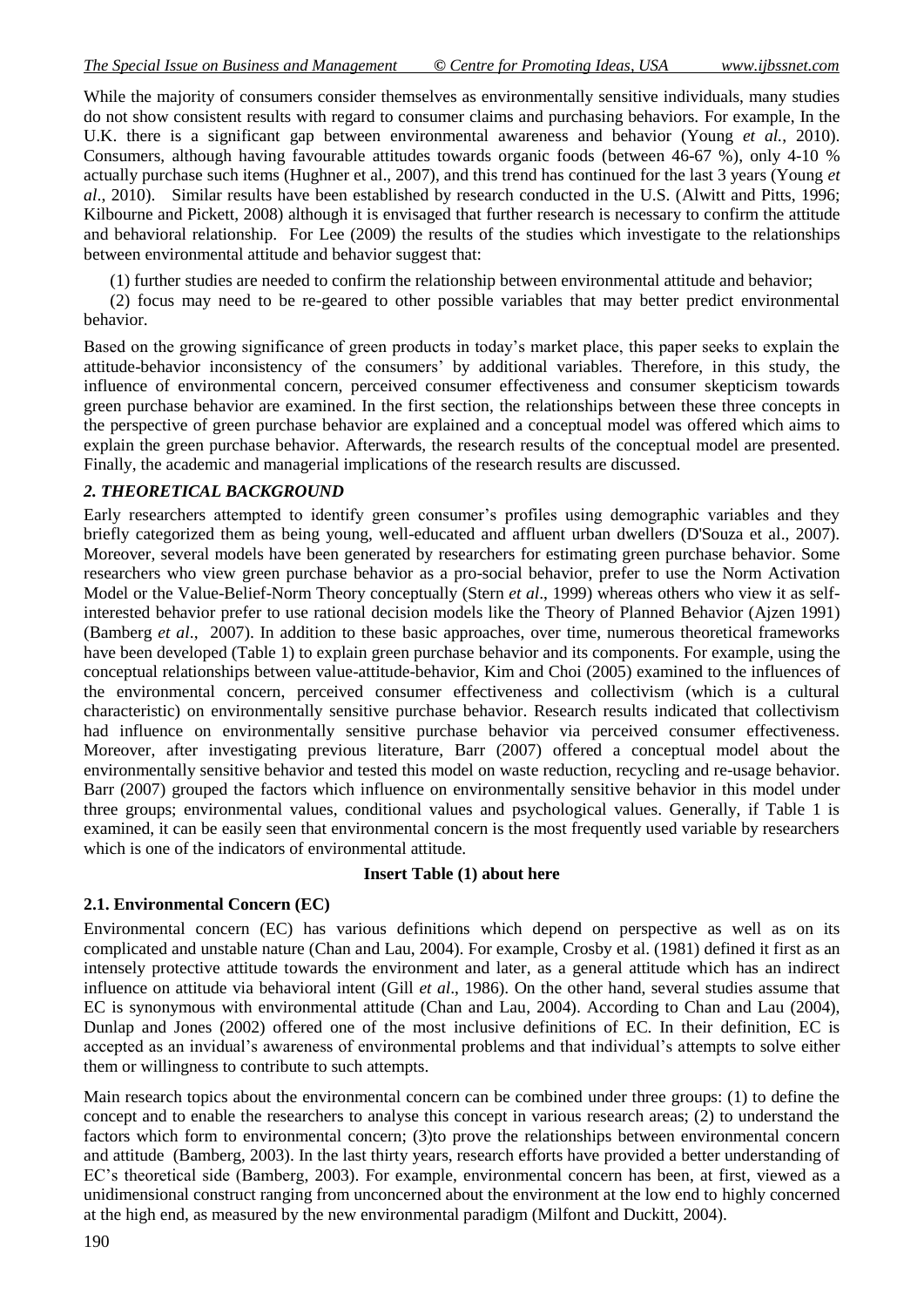Nowadays, many researchers (Schultz, 2000; Stern and Dietz, 1994; Snelgar; Roberts and Bacon, 1997) assume that environmental concern is a concept with some sub-dimensions. For example, Schultz (2000) proposed that environmental concern has three correlated factors; concern for the self (egoistic), for other people (altruistic), and for the biosphere (biospheric). However, research results on the influence of EC on environmental behavior, which is the most important aspect of this subject, has been disappointing. Many empirical studies analysing the direct empirical relationships between EC and behavior showed that this relation was low to moderate (Bamberg, 2003). Researchers have attempted to explain to the inconsistency between attitude and behavior by attributing them to a number of factors: low correlations among environmental behaviors, different levels of specificity in the attitude behavior measures, effects of external variables and lack of measurement reliability and validity (Mainieri et al., 1997). This weak attitude-behavior linkage led several researchers to consider additional variables such as emotion, cost-benefit, perceived consumer effectiveness, trust and demographics (Lee and Holden, 1999).

Bang et al. (2000) confirm in their study that consumers, who are more concerned about the environmental issues, express more willingness to pay higher prices for renewable energy than those who are less concerned. Kim and Choi (2005) point out that it is much more probable that people who are highly concerned about environmental issues will purchase environmentally friendly products than those who are less concerned. Many studies are also based on the assumption that the degree of EC has a direct and strong influence on people's behavior with regard to recycling and energy saving, environmental friendly product purchase or travel mode choice (Bamberg, 2003).

Given this, we predict the following;

 $H<sub>1</sub>$ : EC has a direct and positive influence on GPB.

#### **2.2. Perceived Consumer Effectiveness (PCE)**

Although, researchers do not agree on a common definition of perceived consumer effectiveness (PCE), Ellen et al.'s (1991) definition is the most suitable one for the context of this research. According to these authors, PCE reflects the belief of people that their actions (e.g. purchasing environmental friendly products and subscribing to e-invoice campaigns, etc.) will make a difference in helping to solve environmental problems, such as a decrease in pollution. In addition to EC, those people who strongly believe that their environmentally sensitive behaviors may result in positive consequences or outcomes are more likely to engage in environmental sensitive behaviors than others (Kim and Choi, 2005; Lee and Holden, 1999). Ellen et al. (1991), for example, found that PCE has direct effects on environmentally conscious behaviors. In addition, PCE is related to people's knowledge and direct or indirect experiences. As PCE differs from person to person, because of the dissimilarity in their knowledge and life experience, some will believe that their actions have evolutionary results whereas others may have little trust in their abilities to make any difference. Moreover, depending on behaviors and situations, PCE is a changing phenomenon. In other words, dissimilar reflections can be observed in various situations (Kim and Choi, 2005). If a consumer believes that an environmental problem can be solved by a specific behavior, such as distilling aluminium packages for recycling, that belief on this issue may change the consumer's behavior. Therefore high PCE is necessary to evoke consumers to translate their positive attitudes into actual purchase (Ellen et al., 1991; Berger and Corbin, 1992; Lee and Holden, 1999).

Thus the effect of PCE on GPB was predicted as follow:

 $H<sub>2</sub>$ : PCE has a direct and positive influence on GPB.

### **2.3. Skepticism (SKEP)**

Because of fierce competition at the present time, companies must demonstrate more and more that their products are of the highest quality. Unfortunately, some commercial advertising regulations allow some companies to exaggerate their product's characteristics. As Obermiller and Spangenberg (1998) emphasize, by this means, the free market system increases people's skepticism level. Consumers who consider environmental claims to be exaggerated or to be motivated by profit may think that thus mislead them into forming decisions which are wrong. Thus, some scholars claim that consumers' backlash to environmental marketing is due to those false, unsubstantiated or exaggerated claims (Carlson, Stephen, & Kangun, 1993). Pro-environmental groups or individuals, especially, evoke exaggerated claims, which they affirm, are theoretically correct, but practically incorrect (Ellen *et al*., 1991). Chase (1991), for example, found that the majority of his research participants called themselves environmentalists and reported participation in a number of environmentally friendly consumptions, such as purchasing recycled products or packaging or using biodegradable garbage bags. In addition, most of these people (73%) were aware of environmentalsafety labels on packaging, but 47 % were not confident of the accuracy of the advertiser's information on the environmental impact of the products (Mainieri *et al*., 1997).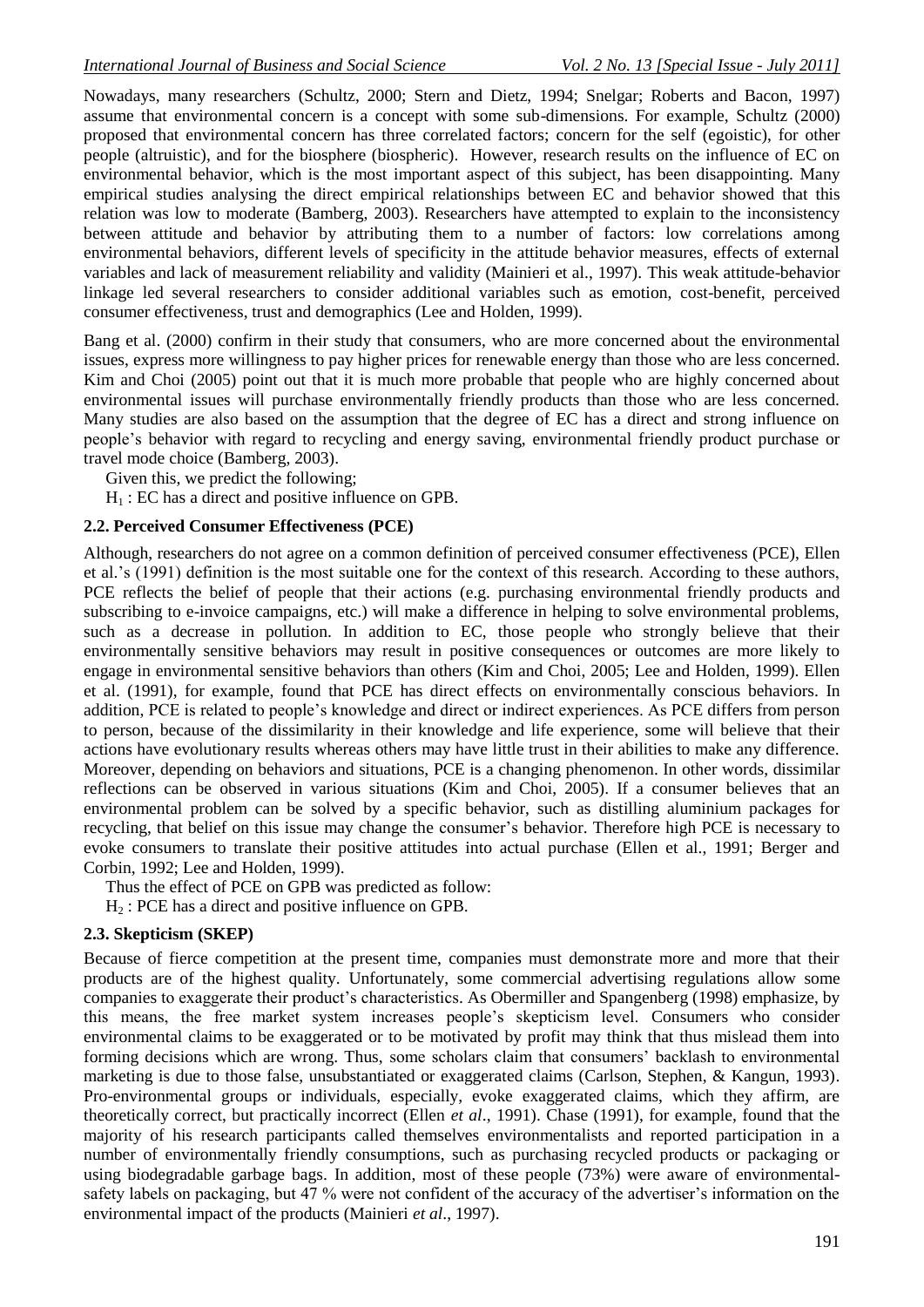Research reviews show that the majority of the consumers from different countries, such as the United States of America and the People's Republic of China are skeptical about companies' environmental claims (Chan and Lau, 2004). Calfee and Ringold (1988) argue that consumers who are by nature skeptical about the environmental claims can only be persuaded if evidence that contradicts to their beliefs is demonstrated.

Green consumers are thought to make green purchasing decisions either by the level of compromise required to purchase a green product or by the level of confidence for this green product (Peattie, 2001). Generally, consumer SKEP about environmental claims reduces their positive impacts on consumer behavior. For example, Obermiller et al. (2005) remark that proposed link between advertisement and purchase intention does not exist when consumers are skeptical about the advertisements. In his research about the Egyptian consumers' green purchase intentions, Mostafa (2006) also showed that SKEP influences negatively to purchase intention.

As a result of the explanations above, we propose the following three hypotheses:

 $H_{3a}$ : SKEP has a direct and negative influence on GPB.

 $H_{3b}$ : SKEP has a mediating negative influence on GPB via EC.

 $H_{3c}$ : SKEP has a mediating negative influence on GPB via PCE.

Theoretical relationships in the proposed model were oriented by existing literature discussions which are shown in Figure 1. The model provides a summary of the constructs and their relationships with each other.

### **Insert Figure (1) about here**

In this model, EC and PCE are directly and positively related to GPB while SKEP is directly and negatively related to three variables. SKEP has also related to GPB by using EC and PCE as the mediator variables.

### *3. METHODOLOGY*

To test the relationships in the proposed model, a survey was carried out among graduate students of Akdeniz University. Previous studies on GPB show that research results obtained from university students correspond to general consumer behavior in the marketplace (Schultz, 2000; Schultz, 2001). Although some researchers argue that student groups should be carefully identified in accordance with how they represent the general population, using university students as subjects has been a research method practiced worldwide for many years, because of its accessibility and homogeneity (Tan and Tan, 2007). In this study, students were asked to participate to the survey at the end of their lectures, and 191 questionnaires were obtained. The male/female ratio of the sample was 57.6 % and 42.4 % respectively and the average age was 22.2.

Respondents provided the required information on a structured questionnaire based on the pertinent research objectives, classified into five sections. In the first section, some demographics about the participants were aimed to obtained such as gender and age. In the second and third sections, participants were asked to evaluate perceived consumer effectiveness scale with 5 items and green purchase behavior scale with 5 items obtained from Kim and Choi (2005). In the fourth section, the EC scale with 13 items obtained from Stern and Dietz (1994) was given and, in the last section, the SKEP scale with 13 items obtained from Mohr et al. (1998) was figured. Each dimension was measured on a 5 point with anchors of (1) "definitely disagree" to (5) "definitely agree".

## *4. DATA ANALYSES AND FINDINGS*

Empirical testing of the proposed model was performed by structural equation modelling with maximum likelihood estimation. A bi-stage process has been followed during structural equation modelling as suggested by many researchers (Hair *et al*., 1998). At the first stage, for fulfilling the validity and reliability issues, the measurement model has been estimated by confirmatory factor analysis. At the second stage, the structural model has been analysed for testing the proposed model.

### **4.1. Measurement Model**

The measurement model has been tested by confirmatory factor analysis. First, the goodness-of-fit indices of the model have been examined. While the  $\chi^2$  value, which indicates to the overall goodness-of-fit of the model, is very sensitive to the sample size (Bagozzi and Yi, 1988), relative/normed chi-square is used as the indicator of the model fit which has to be lower than 2 (Tabachnick and Fidell, 2007). Comparative fit index (CFI) which is recommended by Steenkamp and Baumgartner (2000) and other model fit measures for identifying the overall goodness-of-fit like normed fit index (NFI); non-normed fit index (NNFI); goodnessof-fit index (GFI); adjusted goodness-of-fit index (AGFI) and root mean square error of approximation (RMSEA) were also assessed. For AGFI, the acceptable fit value is assumed to meet approximately 0.90 or higher; for RMSEA 0.05 or less (Hair *et al*. 1998) (Table 3). While the measurement model could have not met the goodness-of-fit indices, some items which had factor loadings lower than 0.50 were eliminated for improving the model fit as recommended in the literature (Segars and Grover, 1993).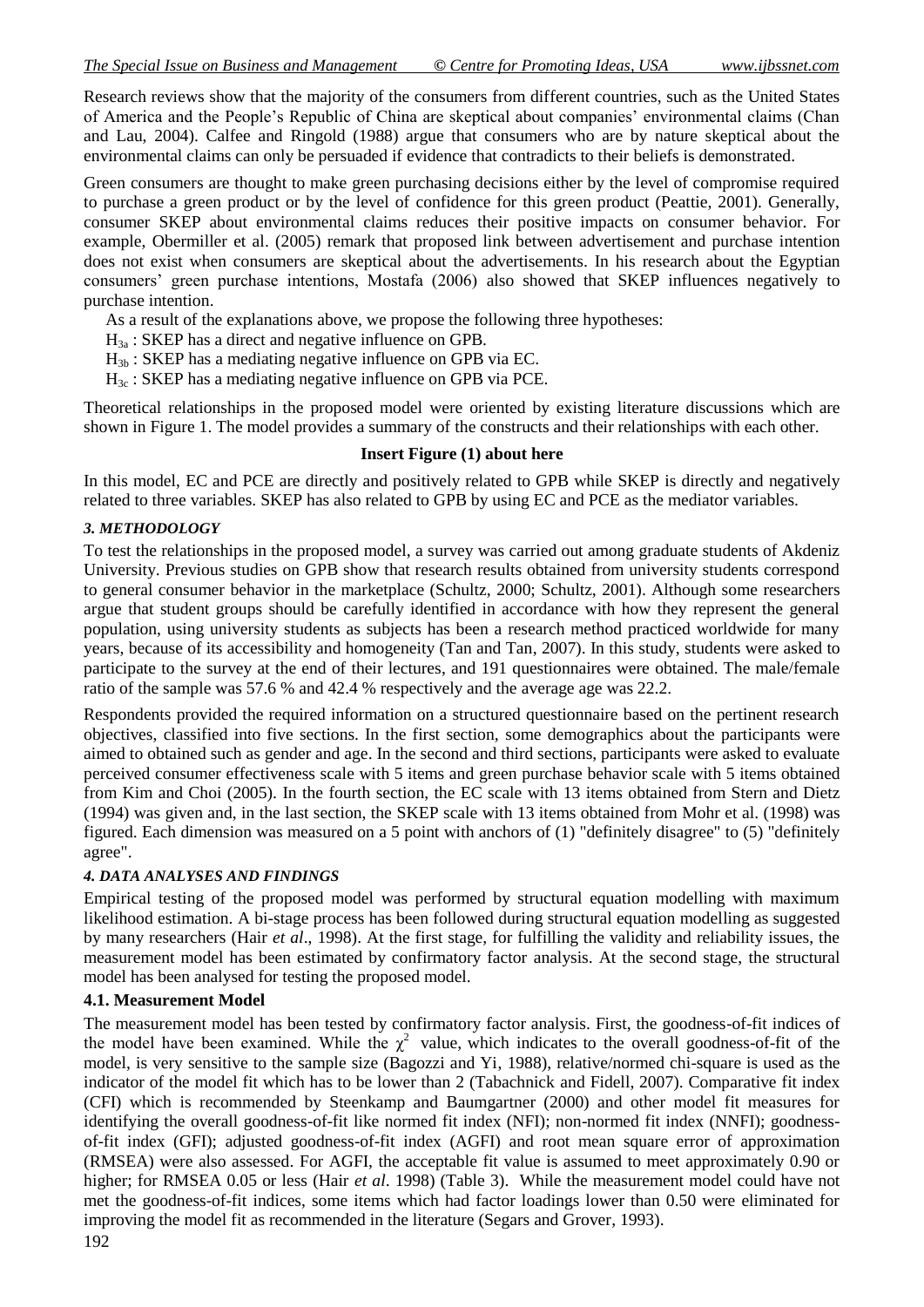The second measurement model was sufficient to meet all goodness-of-fit indices which were above the recommended cut-off values;  $\chi^2$ /df (1.1), NFI (0.96), NNFI (0.99), GFI (0.95), CFI (0.99), AGFI (0.92) and RMSEA (0.024). At the next step, internal reliability and convergent validity for constructs were examined and the results were summarized in Table 2.

## **Insert Table (2) about here**

Internal reliability was evaluated by Cronbach alpha coefficient and found between 0.72 and 0.87. These values can be assumed as acceptable, because Hair et al. (1998) state that the acceptable threshold should be 0.70 and above. Convergent validity assesses the degree to which two measures of the same concept are correlated. Factor loading, composite reliabilities, and variances extracted were used to assess the convergent validity (Hair *et. al*., 1998). The factor loading for all items exceeds the recommended level of 0.60 (Bagozzi and Yi, 1988). Composite reliability values, which depict the degree to which the construct indicators indicate the latent construct, range from 0.70 to 0.86. The composite reliability of all latent constructs exceeded threshold value of 0.70 (Hair *et al*., 1998). Finally, the average variances extracted, which reflect the overall amount of variance in the indicators accounted for by the latent construct, range from 0.53 to 0.71. The average variances extracted of all latent constructs have exceeded to the recommended threshold value of 0.50 as well (Hair *et al*., 1998).

## **4.2. Structural Model**

The same goodness-of-fit indices of the measurement model have been used for the overall model fit of the structural model which was originated to test structural relationships in the proposed model. All indices exceeded to the cut-off values and structural model displayed a good fit with the data (Table 3).

## **Insert Table (3) about here**

Figure 2 displays all of the structural relationships among the studied constructs in the proposed model. Standardized path coefficients, t values, and variance explained  $(R^2 \text{ value})$  for each dependent construct are also presented in this figure. Together, SKEP, EC and PCE constructs explain 40 per cent of the GPB variance. The strongest determinant of the GPB was (β=0.46, *p*< .01) the PCE. The effect of EC on GPB was significant ( $\beta$ =0.20, *p*< .01), while SKEP had significantly and negatively influenced to GPB ( $\beta$ =-0.23, *p*< .01). Nonetheless, SKEP indirectly influence to GPB by the mediator constructs of EC ( $\beta$ =-0.30, *p*< .01) and PCE  $(\beta = 0.24, p < .01)$ .

### **Insert Figure (2) about here**

The point of interest in this study was SKEP. The analysis results identified that this variable has a strong influence on the constructs of the model, especially on GPB.

### **4.3. Subgroup Analyses**

As the previous analyses by total sample already showed that skepticism is an important variable which negatively influence to green purchase behavior, in the next stage, further analyses had been conducted to compare to the influences of environmental concern and perceived consumer effectiveness on green purchase behavior of the consumers who are skeptical in high and low level. For this purpose, we built a sum index of the four items used to measure skepticism and divided the total sample by the median into the subgroups of high (n=87) and low (n=79) skeptic participants. In Table 4, means of the EC, PCE and GPB for these subgroups are shown.

### **Insert Table (4) about here**

Statistically significant differences were found among to high and low skeptic participants means. Perceived consumer effectiveness and environmental concern of the high skeptic participants were lower than less skeptics. Especially about the green purchase behavior, the difference of two groups was in 0.01 level. In other words, the probability of the low skeptics to participate green purchase behavior was higher than other group.

### *5. CONCLUSION*

The main aim of this study was to explain GPB and the role of SKEP on consumer behavior. Although the determinants of GPB have well documented in the literature, they have not yet been sufficiently identified and clarified. Moreover, owing to competition in the global marketplace amongst companies, the illegal attempts of certain firms to overtake their competitors started to cause considerable consumer SKEP about their products and claims. The empirical findings of this study indicated that consumer SKEP was an important determiner of GPB. Besides, two constructs in the structural model of this study (EC and PCE) which are assumed as the other determiners of GPB were found to be negatively influenced by consumer SKEP. On the other hand, PCE was the most important determinant which positively influence to GPB. The influence of the EC was lower if it is compared with PCE. These results indicated that EC explaines to very few of GPB.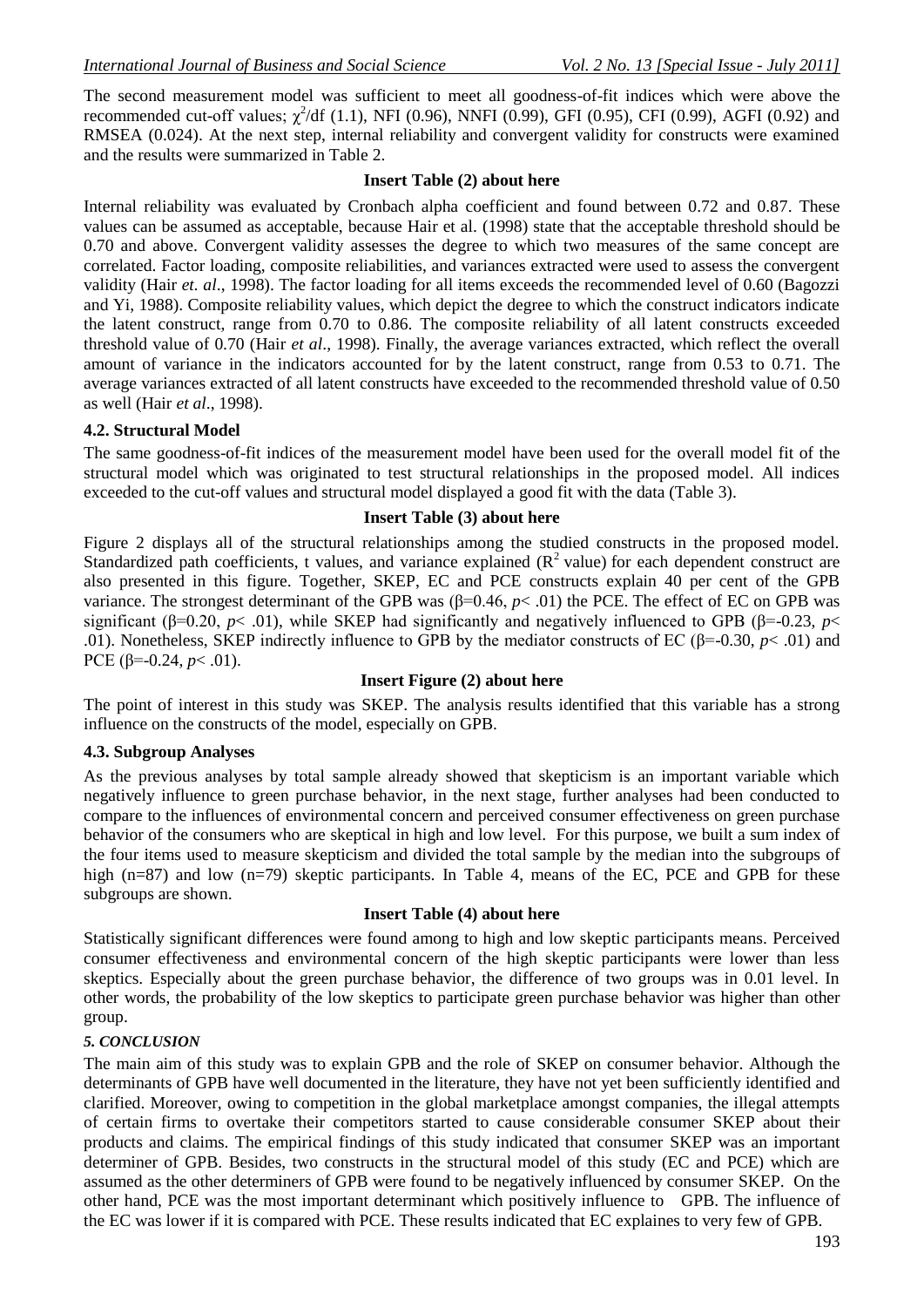Even if the consumers behave environmentally sensitive, the probability of their participation to green purchase behavior will be low, if they think that their attitudes does not positively and highly contribute to the protection of environment. When the high and low skeptic participants are compared, it is seen that being high skeptic will reason to decrease EC, PCE and GPB means. Thus, companies should demonstrate some proof of their environmental claims, if they want to minimize the negative effects of SKEP on GPB of the consumers and to guarantee the market success of their environmentally friendly products.

### *6. DISCUSSION AND MANAGERIAL IMPLICATIONS*

This research study is underpinned by three major factors, which are revealed as almost an intertwining entity, which are that human environmental concern is becoming increasingly shaped by the public's skepticism about many of the corporate "green" claims and credentials which might then influence the degree of consumer effectiveness in terms of sustainable, coherent and responsible behavior towards environmental issues. This trio is relatively important as the most important pre-cursor of green consumer behavior is related to the effectiveness of the consumer on sustainability. As expected, environmental concerns perceived by consumers are a precondition of the foundation of responsible consumer behavior. A worrying factor is the inverse relationship found between green consumer behavior and consumer skepticism. This finding, de facto, means that false claims, non-effective actions and dashed expectations caused by inappropriate corporate behavior, has not only triggered a cynical stance by the consumers, but may even be responsible for the public's less-environmental friendly behavior and attitudes.

Nevertheless, there must be an element of consumer self-awareness as their skepticism not only influences their own green consumption behavior, but also acts as a conduit for their own environmental concerns and questions on their environmentally responsible behavior, habits and actions. Consumer green purchase behavior can be restored if companies and organizations can really deliver environmental policies that are truly honest, trustworthy and altruistic. This attitude of corporate social responsibility could then be complemented by a different organizational ethos based on trust-based marketing, marketing with meaning and community based innovation. This would represent a total management paradigm shift – the adoption of new management practices driven by the needs of stakeholders and a marketing philosophy totally driven as a consumer agency.

## *REFERENCES*

- Ajzen, I. (1991). The theory of planned behavior. Organizational Behavior and Human Decision Processes, 50, 179-211.
- Alwitt, L.F., & Pitts, R.E. (1996) Predicting purchase intentions for an environmentally sensitive product. Journal of Consumer Psychology, 5(1), 49–64.
- Ay, C. & Zümrüt, E. (2005). Çevre bilinçli tüketiciler. Akdeniz Üniversitesi İ.İ.B.F. Dergisi, 5(10), 238-263.
- Bagozzi, R.P. & Yi, Y. (1988). On the evaluation of structural equation models. Academy of Marketing Science, 16(1), 74-94.
- Bamberg, S. (2003). How does environmental concern influence specific environmentally related behaviors? a new answer to an old question. Journal of Environmental Psychology, 23, 21-32.
- Bamberg, S., Blöbaum, A. & Hunecke, M. (2007). Social context, personal norms and the use of public transportation: two field studies. Journal of Environmental Psychology, 27(3), 190–203.
- Bang, H., Ellinger, A.E., Hadjimarcou, J. & Traichal, P.A. (2000). Consumer concern, knowledge, belief, and attitude toward renewable energy: an application of the reasoned action theory. Psychology and Marketing, 17, 6-26.
- Barr, S. (2007) Factors influencing environmental attitudes and behaviors. Environment and Behavior, 39(4), 435- 473.
- Berger, I. E., & Corbin, R.M. (1992). Perceived consumer effectiveness and faith in others as moderators of environmentally responsible behaviors. Journal of Public Policy & Marketing, 11(2), 79-89.
- Bratt, C. (1999). The impact of norms and assumed consequences on recycling behavior. Environment and Behavior, 31(5), 630-656.
- Cabuk, S. & Nakıboğlu, M.A.B. (2003). Çevreci pazarlama ve tüketicilerin çevreci tutumlarının satın alma davranışlarına etkileri ile ilgili bir uygulama. Çukurova Üniversitesi Sosyal Bilimler Enstitüsü Dergisi, 12, 39-54.
- Calfee, J., & Ringold, D. (1988). Consumer skepticism of advertising: what do the polls show? In: Thomas K. Srull (Ed.), Advances in consumer research, 15, 244–248.
- Carlson, L., Stephen, J., & Kangun, N. (1993.) A content analysis of environmental advertising: a matrix approach. Journal of Advertising, 22, 27–40.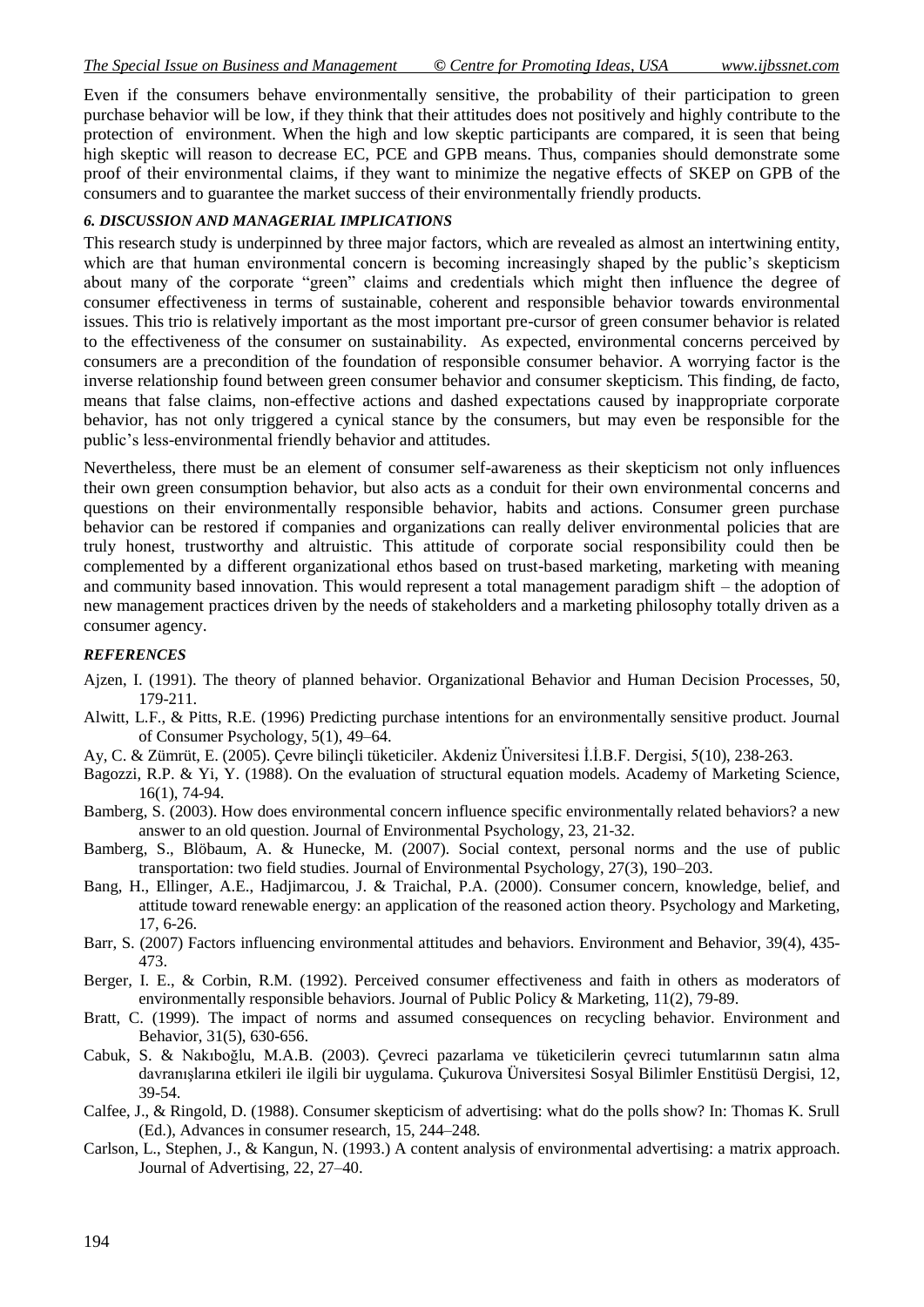- Chan, R.Y.K. & Lau, L.B.Y. (2004). The effectiveness of environmental claims among Chinese consumers: influences of claim type, country disposition and ecocentric orientation. Journal of Marketing Management, 20, 273-319.
- Chase, D. (1991). P & G gets top marks in AA survey. Advertising Age, 62(5), 8-10.
- Crosby, L. A., Gill, J.D. & Taylor, J.R. (1981). Consumer -voter behavior in the passage of the Michigan container law. Journal of Marketing, 45(2), 19-32.
- D'Souza, C., Taghian, M. & Khosla, R. (2007). Examination of environmental beliefs and its impact on the influence of price, quality and demographic characteristics with respect to green purchase intention. Journal of Targeting, Measurement and Analysis for Marketing, 15, 69-78.
- Dunlap, R. E. & Jones, R.E. (2002). Environmental concern: conceptual and measurement issues.In: Handbook of Environmental Sociology, R.E.Dunlap & W.Michelson (Eds.), (pp.482-524), Greenwood Press: Westport,CT.
- Ellen, P.S., Cobb-Walgren,C. & Wiener, J.L. (1991). The role of perceived consumer effectiveness in motivating environmentally conscious behaviors. Journal of Public Policy & Marketing, 10(2), 102-117.
- Fraj-Andrés, E.& Martinez-Salinas, E. (2007). Impact of environmental knowledge on ecological consumer behavior: an empirical analysis. Journal of International Consumer Marketing, 19(3), 73-102.
- Gill, J.D., Crosby, L.A.& Taylor, J.R. (1986). Ecological concern, attitudes, and social norms in voting behavior. Public Opinion Quarterly, 50(4), 537-554.
- Hair, J.F., Rolph, E.A, Ronald, L.T., & William, B.(1998). Multivariate Data Analysis. Prentice Hall.
- Haron, S. A., Paim, L. & Yahaya, N. (2005). Towards sustainable consumption: an examination of environmental knowledge among Malaysians. International Journal of Consumer Studies, 29(5), 426-436.
- Hughner R. S., McDonagh P., Prothero A., Shultz C.J. II, Stanton J. (2007). Who are organic food consumers? a compilation and review of why people purchase organic food. Journal of Consumer Behaviour, 6, 94–110.
- Kilbourne, W. & Pickett, G. (2008). How materialism affects environmental beliefs, concern, and environmentally responsible behavior. Journal of Business Research, 61, 885-893.
- Kim, Y. & Choi,S.M.. (2005). Antecedents of green purchase behavior: an examination of collectivism, environmental concern, and perceived consumer effectiveness. Advances in Consumer Research, 32, 592- 599.
- Kollmuss, A.& Agyeman,J. (2002). Mind the gap: why do people act environmentally and what are the barriers to pro-environmental behavior?. Environmental Education Research, 8(3), 239-260.
- Laroche, M., Barbaro-Forleo,G. & Bergeron,J. (2001). Targeting consumers who are willing to pay more for environmentally friendly products. The Journal of Consumer Marketing, 18(6), 503-520.
- Lee, K. (2009). Gender differences in Hong Kong adolescent consumers' green purchasing behavior. Journal of Consumer Marketing, 26, 87-96.
- Lee, J.A. & Holden, S.J.S. (1999). Understanding the determinants of environmentally conscious behavior. Psychology & Marketing, 16(5), 373-392.
- Mainieri, T., Barnett,E.G., Oskamp,S., Unipan, J.B. & Valdero,T.R. (1997). Green buying: the influence of environmental concern on consumer behavior. The Journal of Social Psychology, 137(2), 189-204.
- Milfont, L., & Duckitt, J. (2004). The structure of environmental attitudes: A first-and second-order confirmatory factor analysis. Journal of Environmental Psychology, 24, 289–303.
- Minton, A.P. & Rose, R.L. (1997). The effects of environmental concern on environmentally friendly consumer behavior: an exploratory study. Journal of Business Research, 40, 37-48.
- Mohr, L. A., Ellen,P.S. & Eroğlu,D. (1998). The development and testing of a measure of skepticism toward environmental claims in marketers' communications. The Journal of Consumer Affairs, 32(1), 30-55.
- Mostafa, M. M. (2006). Antecedents of Egyptian consumers' green purchase intentions: a hierarchical multivariate regression model. Journal of International Consumer Marketing, 19(2), 97-126.
- Obermiller, C. & Spangenberg,E.R..(1998). Development of a scale to measure consumer skepticism toward advertising. Journal of Consumer Psychology,7(2), 159-186.
- Obermiller, C., MacLachlan, D.L. & Spangenberg,E.R. (2005). Ad skepticism- the consequences of disbelief-. Journal of Advertising, 34(3), 7-17.
- Peattie, K. (2001). Towards sustainability: the third age of green marketing. The Marketing Review, 2, 129–146.
- Roberts, J.A. & Bacon, D.R.(1997). Exploring the subtle relationships between environmental concern and ecologically concious consumer behavior. Journal of Business Research, 40, 79-89.
- Schlegelmilch, B.B., Bohlen,G.M. & Diamantopoulos,A. (1996). The link between green purchasing decisions and measures of environmental consciousness. European Journal of Marketing, 30(5), 35-55.
- Schultz, P.W. (2000). Empathizing with nature: the effects of perspective taking on concern for environmental issues. Journal of Social Issues, 56(3), 391-406.
- Schultz, P.W. (2001). The structure of environmental concern: concern for self, other people, and the biosphere. Journal of Environmental Psychology, 21(4), 327-339.
- Schwartz, J. & Miller,T. (1991). The Earth's best friends. American Demographics, 13(2), 26-35.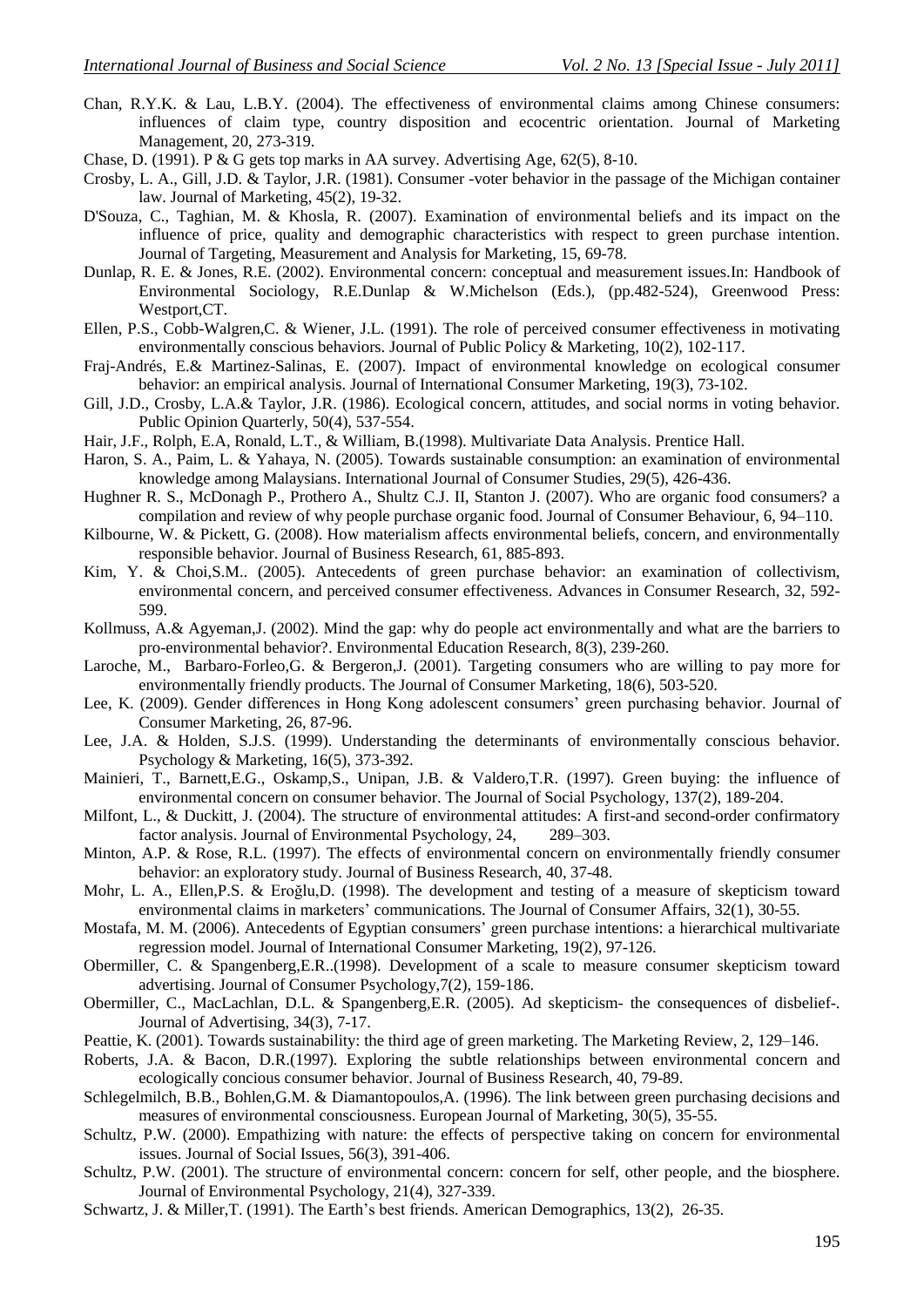Segars, A.H. & Grover,V. (1993). Re-examining perceived ease of use and usefulness: a confirmatory factor analysis. MIS Quarterly, 17(4), 517-525.

Steenkamp, J.B.E.M. & Baumgartner, H. (1998). Assessing measurement invariance in cross-national consumer research. Journal of Consumer Research, 25(1), 78–90.

Stern, P.C. & Dietz, T. (1994). The value basis of environmental concern. Journal of Social Issues, 50(3), 65–84.

Stern, P.C., Abel, T., Dietz, T., Guagnano,G.A.& Kalof, L. (1999). A value-belief-norm theory of support for social movements: the case of environmentalism. Human Ecology Review, 6(2), 81-97.

Straughan, R.D. & Roberts, J.A. (1999). Environmental segmentation alternatives: a look at green consumer behavior in the new millennium. Journal of Consumer Marketing, 16(6), 558-575.

Tabachnick, B.G. & Fidell, L.S. (2007). Using Multivariate Statistics. Pearson International Edition.

- Tan, S-J.& Tan, K-L. (2007). Antecedents and consequences of skepticism toward health claims: an empirical investigation of Singaporean consumers. Journal of Marketing Communications, 13(1), 59–82.
- Tilikidou, I. (2007). The effects of knowledge and attitudes upon Greeks' proenvironmental purchasing behavior. Corporate Social Responsibility and Environmental Management, 14, 121-134.
- Vlosky, R.P., Fontenot, R.J. & Ozanne,L.K. (1999). A conceptual model of US consumer willingness-to-pay for environmentally certified wood products. Journal of Consumer Marketing, 16(2), 122-136.
- Young, W., Hwang, K., McDonald, S. & Oates, C.J. (2010). Sustainable consumption: green consumer behaviour when purchasing products. Sustainable Development, 18, 20-31

**Table 1. Some Variables and Their Influences on Green Purchase Behavior (Literature Review)**

|                          |      | <b>Independent Variables</b> |        |                 |                       |            |               |                                                    |
|--------------------------|------|------------------------------|--------|-----------------|-----------------------|------------|---------------|----------------------------------------------------|
|                          |      |                              |        |                 |                       | Pro-       | N             |                                                    |
|                          |      | Know                         | Attitu |                 | P.C. Liberalis social |            | <sub>or</sub> |                                                    |
| Author/s                 | Year | ledge                        | de     | E.              | m                     | Behavior m |               | <b>Dependent Variable</b>                          |
| Ellen et al.             | 1991 |                              |        | $^{+}$          |                       |            |               | <b>Environmentally Sensitive Behavior</b>          |
| Berger and Corbin        | 1992 |                              |        | $\! + \!\!\!\!$ |                       |            |               | Making More Payment to Environmentally             |
|                          |      |                              |        |                 |                       |            |               | <b>Sensitive Products</b>                          |
| Schlegelmilch et al.     | 1996 | n.s.                         | $^{+}$ |                 |                       |            |               | Purchase Environmental Friendly products           |
| Minton and Rose          | 1997 |                              | $^{+}$ |                 |                       |            | $^{+}$        | <b>Environmentally Sensitive Purchase</b>          |
| Mainieri et al.          | 1997 |                              | $^{+}$ |                 |                       |            |               | <b>Environmentally Sensitive Purchase</b>          |
| Roberts and Bacon        | 1997 |                              | $^{+}$ |                 |                       |            |               | Ecologically Sensitive Consumer Behavior           |
| Vlosky et al.            | 1999 |                              | $^{+}$ |                 |                       |            |               | Purchase Environmentally Certificated Wooden       |
|                          |      |                              |        |                 |                       |            |               | Product                                            |
| <b>Bratt</b>             | 1999 |                              |        |                 |                       |            | $^{+}$        | Recycling Behavior                                 |
| Straughan and Roberts    | 1999 |                              | $^{+}$ | $^{+}$          | $^{+}$                | $+$        |               | <b>Environmentally Sensitive Purchase</b>          |
| Lee and Holden           | 1999 |                              | $^{+}$ | $^{+}$          |                       |            |               | <b>Environmentally Sensitive Behavior</b>          |
| Laroche et al.           | 2001 | n.s.                         | $^{+}$ |                 |                       |            |               | Making More Payment to Environmentally             |
|                          |      |                              |        |                 |                       |            |               | <b>Sensitive Products</b>                          |
| Cabuk and Nakiboğlu      | 2003 |                              | $^{+}$ |                 |                       |            |               | <b>Environmentally Sensitive Purchase</b>          |
| Jain and Kaur            | 2004 | $+$                          | $^{+}$ | $^{+}$          |                       |            |               | Ecologically Sensitive Consumer Behavior           |
| Kim and Choi             | 2005 |                              | $^{+}$ | $^{+}$          |                       |            |               | <b>Environmentally Sensitive Purchase</b>          |
| Haron et al.             | 2005 | $^{+}$                       |        |                 |                       |            |               | <b>Environmentally Sensitive Behavior</b>          |
| Ay and Ecevit            | 2005 |                              | $^{+}$ | $^{+}$          |                       |            |               | <b>Environmentally Sensitive Consumer Behavior</b> |
| Mostafa                  | 2006 | $^{+}$                       | $^{+}$ |                 |                       | $+$        |               | <b>Environmentally Sensitive Purchase</b>          |
| Tilikidou                | 2007 | $^{+}$                       | $^{+}$ |                 |                       |            |               | <b>Environmentally Sensitive Purchase</b>          |
| Barr                     | 2007 | $^{+}$                       | $^{+}$ |                 |                       |            | $^{+}$        | Recycling and Reusage                              |
| Fraj-Andres and Martinez | 2007 | $^{+}$                       | $^{+}$ |                 |                       |            |               | <b>Ecological Behavior</b>                         |
| $R_{\rm max}$            |      | $\sim$                       |        |                 |                       |            |               |                                                    |

P.C.E. : Perceived consumer effectiveness

n.s.: not significant



 **Figure 1. The Proposed Model** Skepticism (SKEP), Environmental concern (EC), Perceived Consumer Effectiveness (PCE), Green Purchase Behavior (GPB)